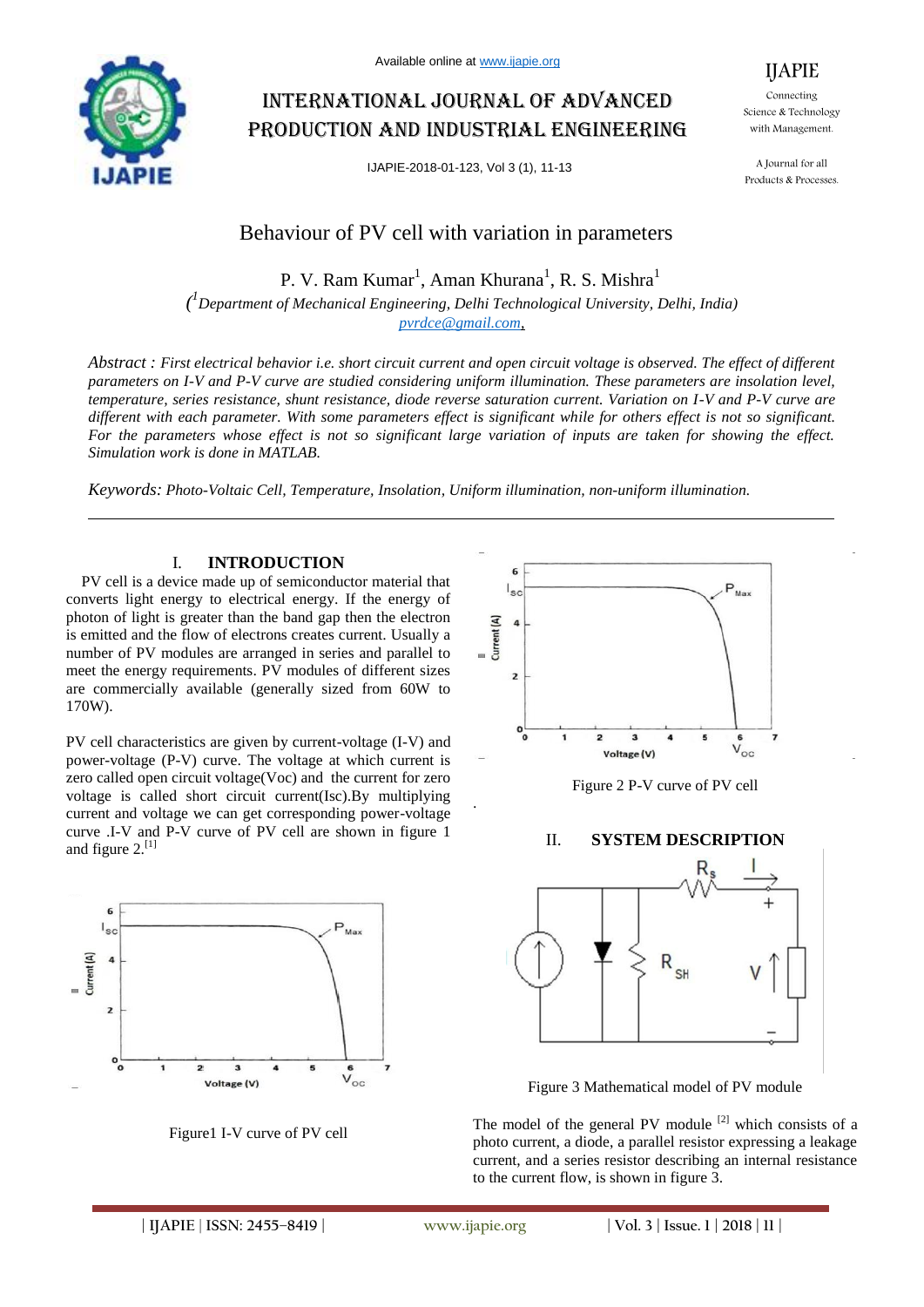PV cell output current is given by $[3]$ 

$$
I = I_{ph} - I_s \left( e^{\left\{ \frac{q(V + IR_s)}{k * T c * n_1} \right\}} - 1 \right) - \frac{V + IR_s}{R_{sh}}
$$

Where

 $I_{\text{ph}} = a$  light-generated current or photocurrent,  $I_s$  = cell saturation of dark current,  $q =$  an electron charge = 1.602 x 10<sup>-19</sup>C k = Boltzmann's constant =  $1.38 \times 10^{-38}$ J/K  $T_c$ = cell's working temperature,  $A =$  an ideal factor here we are taken 1.498  $R_{sh}$  = a shunt resistance we are taken 0.3  $\Omega$ 

 $R_s$  = a series resistance we are taken 60 $\Omega$ 

The photocurrent mainly depends on the solar insolation and cell's working temperature, which is described as

$$
I_{ph} = [I_{sc} + K_i(T_c - T_{ref})] * G
$$

Where

 $I_{\rm sc}$  = the cell's short-circuit current at a 25°C and 1kW/m<sup>2</sup>  $K_i$  = the cell's short-circuit current temperature coefficient, here we are taken  $1.381^*e^ T_{ref}$  the cell's reference temperature

G = the solar insolation in  $kW/m^2$ 

On the other hand, the cell's saturation current varies with the cell temperature, which is described as

$$
I_s = I_{rs} \left(\frac{T_c}{T_{ref}}\right)^3 e^{\left[\frac{qEg\left(\frac{1}{T_{ref}} - \frac{1}{T_c}\right)}{k\eta}\right]}
$$

Where,

 $I_{rs}$  = the cell's reverse saturation current at a reference temperature and a solar radiation,

 $Eg =$  the band-gap energy of the semiconductor used in the cell.

#### III. **RESULT AND DISCUSSIONS**

#### *A.* **Effect of insolation on I-V & P-V characteristics.**

The effect of insolation on I-V and P-V characteristics is studied by using MATLAB.As the insolation level increases  $V_{\text{oc}}$  and  $I_{\text{sc}}$  increase. So corresponding power voltage curve increases. However with increasing insolation maximum point shifts towards the right but variation is very slight. For the different input value of  $1000, 1200, 1400, 1600$  W/m<sup>2</sup> are



Figure 4.Effect of insolation on I-V and P-V characteristics

#### *B.* **Effect of temperature on I-V and P-V characteristics.**

As PV module temperature increases  $I_{sc}$  increases and Voc decreases. Under uniform illumination as the temperature increases the maximum power decreases and the maximum power point i.e. point at the P-V curve at which maximum power can be drawn, is shifted towards the left. For the different value of temperature  $25,26,27,28^{\circ}$ C I-V and P-V curve are



Figure 5.Effect of temperature on I-V and P-V characteristics

#### *C.* **Effect of series resistance on I-V and P-V characteristics.**

Although effect of series resistance is not so significant . With variation of series resistance short circuit current changes slightly and open current voltage remains same .By increasing value of series resistance current-voltage curve and power voltage curve decrease. For the value of 1  $\mu\Omega$ , 2  $\mu\Omega$ ,3  $\mu\Omega$ ,4  $\mu\Omega$  I-V and P-V curves are<sup>[4]</sup>